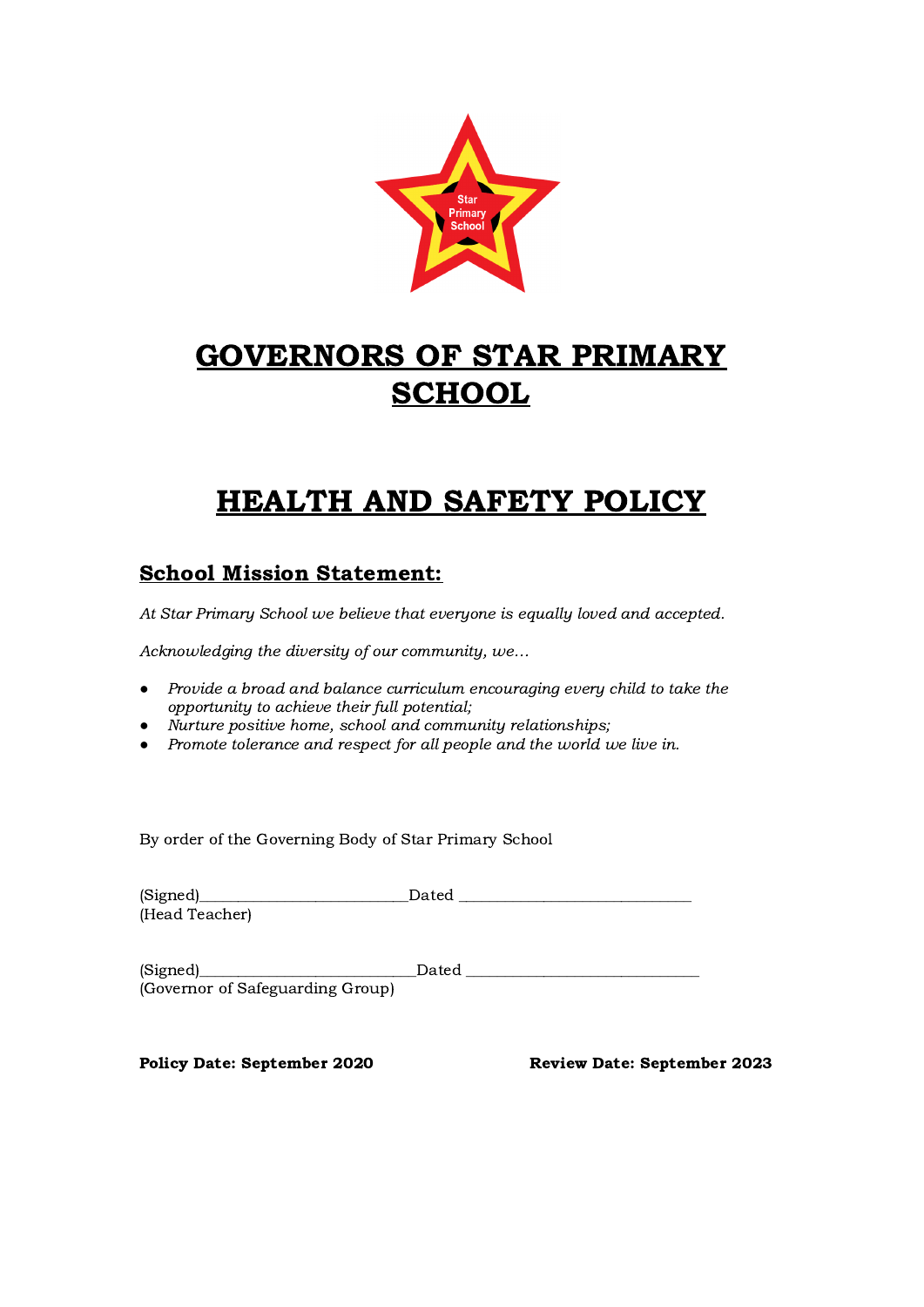# **CONTENTS**

# **1) Introduction**

- 1.1 The Policy Statement
- 1.2 General Responsibilities
- 1.3 Advice and Training
	- **2) Definition of the school site**
	- **3) Organisation of Health and Safety**
	- **4) Arrangements and procedures**
- 4.1 Reporting accidents
- 4.2 First Aid
- 4.3 Medication in school
- 4.4 Pupil information
- 4.5 Contacting Parents
- 4.6 Fire safety
- 4.7 Emergency evacuation
- 4.8 Maintenance of buildings and equipment
- 4.9 Safety in the classroom
- 4.10 Personal safety of pupils
- 4.11 Playground safety
- 4.12 School trips and journeys
- 4.13 Use of school grounds
- 4.14 Use of private cars to transport pupils
- 4.15 Storage, use and control of hazardous substances
- 4.16 Hazardous spillage and/or breakage
- 4.17 Cleaning
- 4.18 Contractors on site
- 4.19 Vehicle movement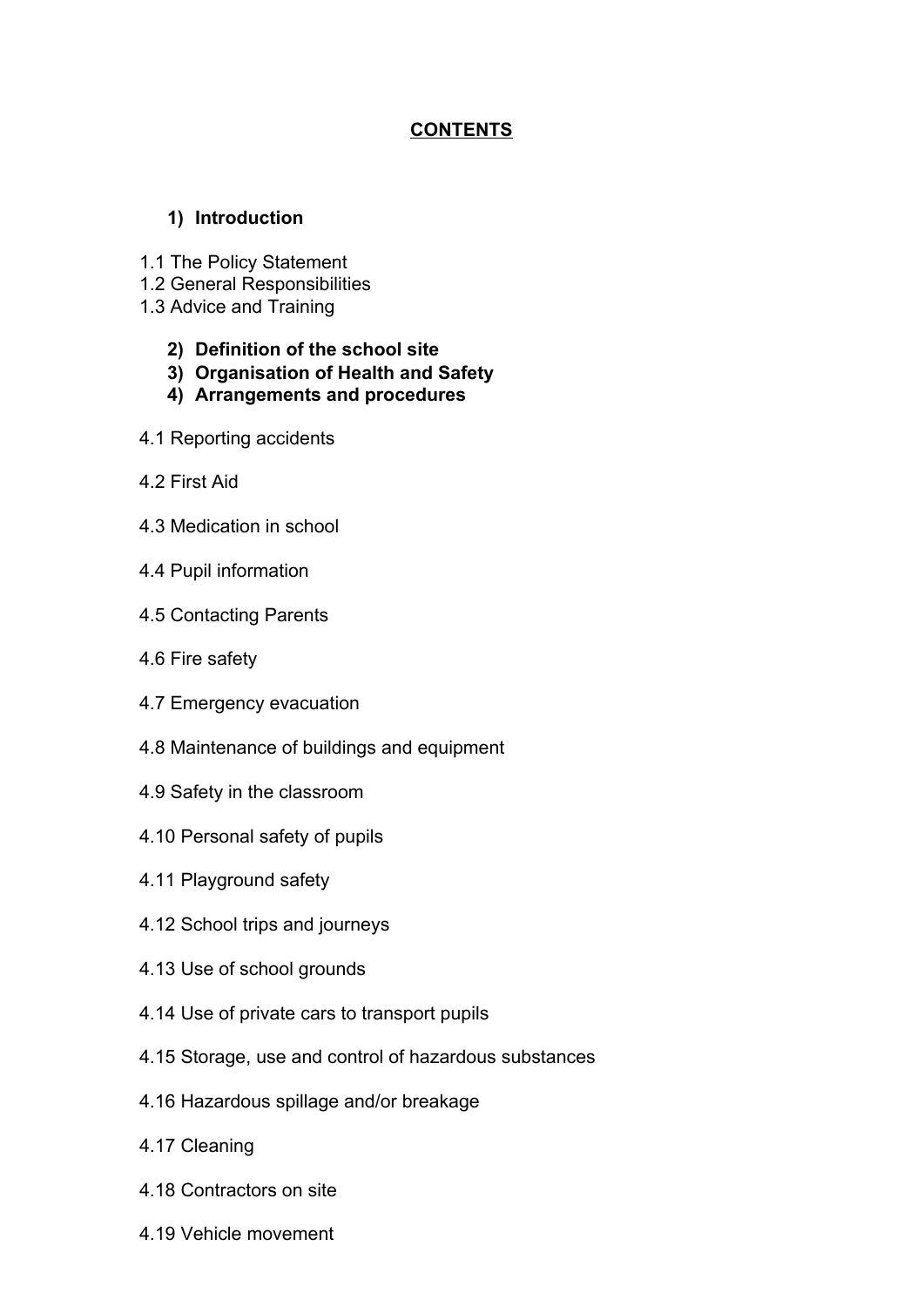#### 4.20 Visitors to the school

### 4.21 Work experience students and volunteers

4.22 Lettings

- 4.23 Personal safety of staff
- 4.24 Consultation with staff
- 4.25 Safety Training and Resources

# **1. INTRODUCTION**

This policy is written within the framework of the Health and Safety at Work Act 1974 and its subsequent Regulations. It is to be read in conjunction with the Safety Policy of the London Borough of Newham and the Education Department.

It will be reviewed, added to, or modified when necessary and may be supplemented in appropriate cases by further statements related to the work of the school. Copies and subsequent amendments will be available to all employees. The phrase "employee" includes all paid staff whatever their management function.

The success of this policy depends on the active support of all employees to achieve its objectives.

# 1.1 **The Policy Statement**

The Head Teacher will be responsible to the Director of Education for the implementation management and monitoring of the Policies and Procedures of the London Borough of Newham, The Education Department and the School.

As Site Manager, the Head Teacher recognises and accepts responsibility to, as far as is reasonably practicable, provide a safe and healthy workplace and working environment for all employees, pupils, visitors and others who may be affected by the work of the school.

In discharging responsibilities, the Head Teacher will pay due regard to relevant Regulations, Codes of Practice, Guidance Notes and professional advice.

The Head Teacher similarly requires all employees to recognise their responsibilities to take care for the safety of themselves, other workers, pupils, visitors and others who may be affected by the work of the school and to cooperate fully with the Head Teacher and the employer in achieving this policy.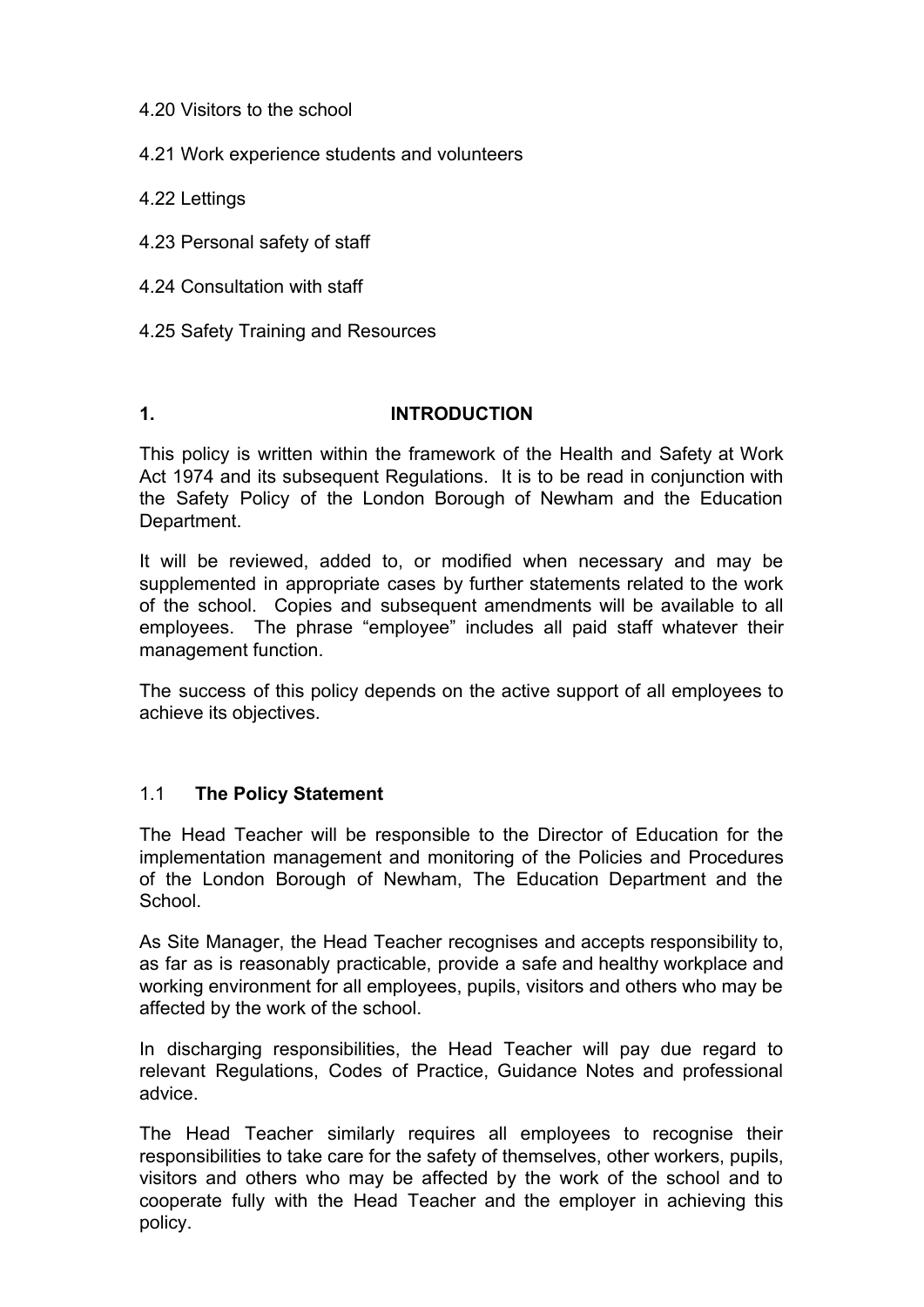The Head Teacher as Premises Manager accepts responsibility as far as is reasonably practicable for the effect of the school's activities on the safety of contractors and others whilst working on school premises.

The Head Teacher similarly requires contractors and others when working on school premises to take all reasonable care for the protection of their employees, school staff pupils, visitors and others who may be affected by their work.

The Head Teacher will cooperate fully in the appointment of Safety Representatives by recognised Trade Unions as set out in the Safety Representatives and Safety Committees Regulations 1978.

# 1.2 **General Responsibilities**

The Head Teacher will be responsible to the Director of Education for the implementation, management and monitoring of the relevant policies and procedures.

The Head Teacher will cooperate with and maintain appropriate levels of communication with the Director of Education and council services.

The Head Teacher will approve and monitor any arrangements made by school line managers to discharge their responsibilities, as well as monitoring the outcome of any arrangements he/she may make. Line managers will take all reasonable measures to assist the Head Teacher in carrying out this health and safety policy. So far as is reasonably practicable, they will ensure that those under their control and the areas in which they work are safe and that those employees under their control fulfil their responsibilities.

Employees have the duty to take reasonable care for their own health and safety and of others who may be affected by their actions and/or omissions: they are to cooperate with the London Borough of Newham and Head Teacher and line managers to enable them to maintain a safe and healthy workplace. Disregard or failure to comply with safety instructions shall be a breach of disciplinary rules and dealt with accordingly.

The Head Teacher will liaise with the Governing Body in matters where its responsibilities relate to the Health and Safety at Work Act. The Governing Body must comply so far as it is within their power to do so with the LEA's safety policies. Should the Governing Body fail to discharge any responsibilities related to the Act, the LEA will take necessary action and, if appropriate, charge the school's delegated budget accordingly.

# 1.3 **Advice and Training**

The Head Teacher notes that the LEA provides a range of professional advice, information and training in support of health and safety issues and will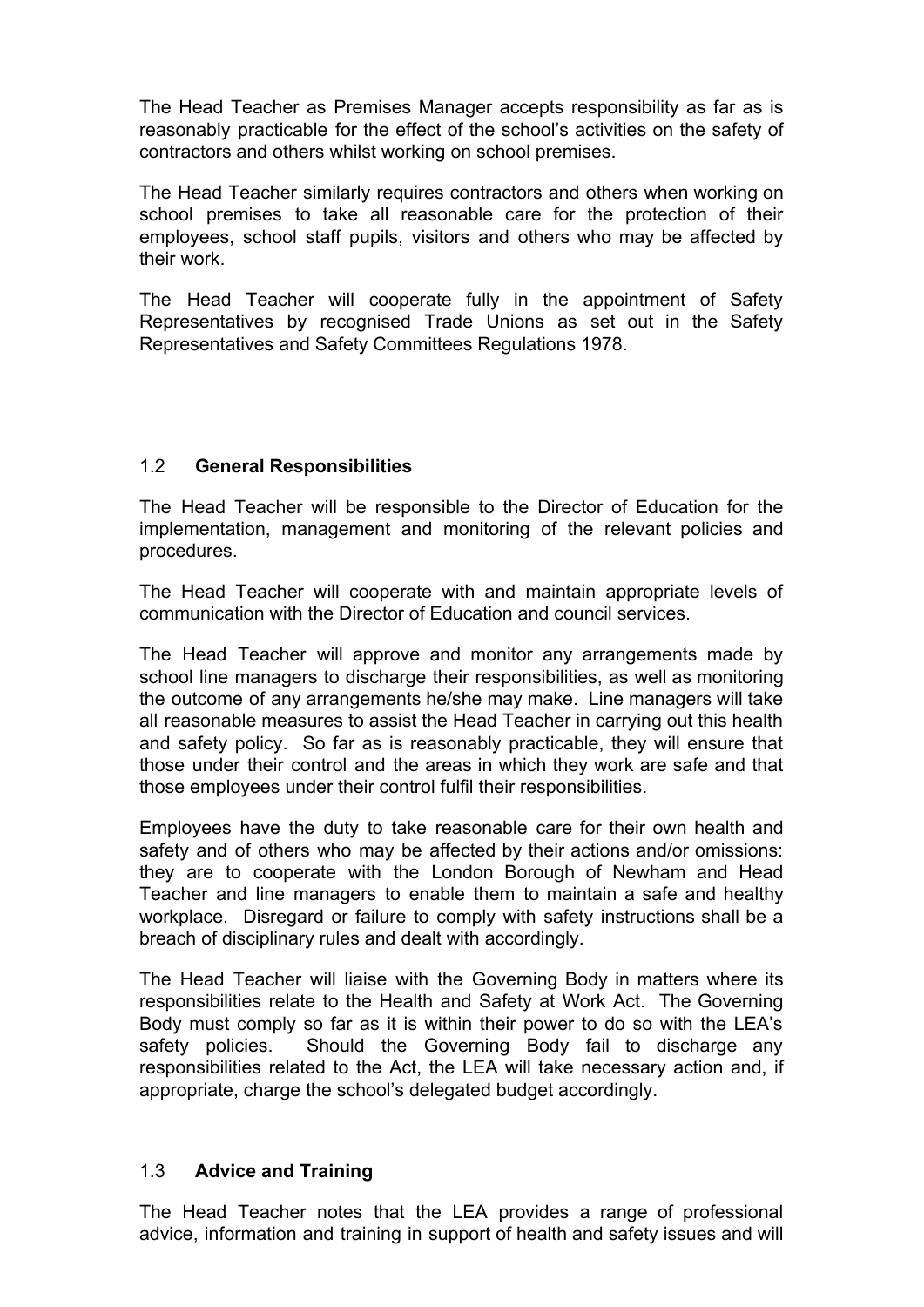make available such advice, information and training to appropriate members of staff.

# **2. DEFINITION OF THE SCHOOL SITE**

The area of the school site is defined by the walls and fences marking the boundary with Star Lane, Hilda Road and Eastlea Community School.

The site includes the

- Mainstream building
- Early Years Building
- Star Nursery Building
- Annexe building (Kitchen and Staffroom)
- Playgrounds
- All external sheds and stores
- School field

# **3. ARRANGEMENTS AND PROCEDURES**

# **3.1 Reporting Accidents**

All staff must ensure that accidents or near misses are reported immediately to the Headteacher.

It is the responsibility of the Headteacher to investigate incidents to discover how a repetition can be avoided.

In the event of a fatal accident or major injury it is the responsibility of the Headteacher to inform the Newham Corporate Health and Safety Team (CYPS), 3 rd Floor, East Wing Newham Dockside, 1000 Dockside Road, London E16 2QU.

All staff must ensure that accidents are recorded appropriately using the following procedures:-

a) **Accident book - Daily First Aid/Minor Injuries Book/s** – kept in the Medical Room. All first aid/minor injuries occurring to children of statutory school age must be entered into the book kept in the Medical Room. A separate book is kept in the nursery and in the first aid hut in the playground. Any minor injuries occurring to pupils/staff requiring First Aid or referred to First Aid must be entered into this book by the person who administered the treatment.

#### b) **School Incident Form - Report of injury or dangerous occurrences**

Accidents causing injury to **an employee or pupils of the School**

- may require medical attention beyond normal first aid on site.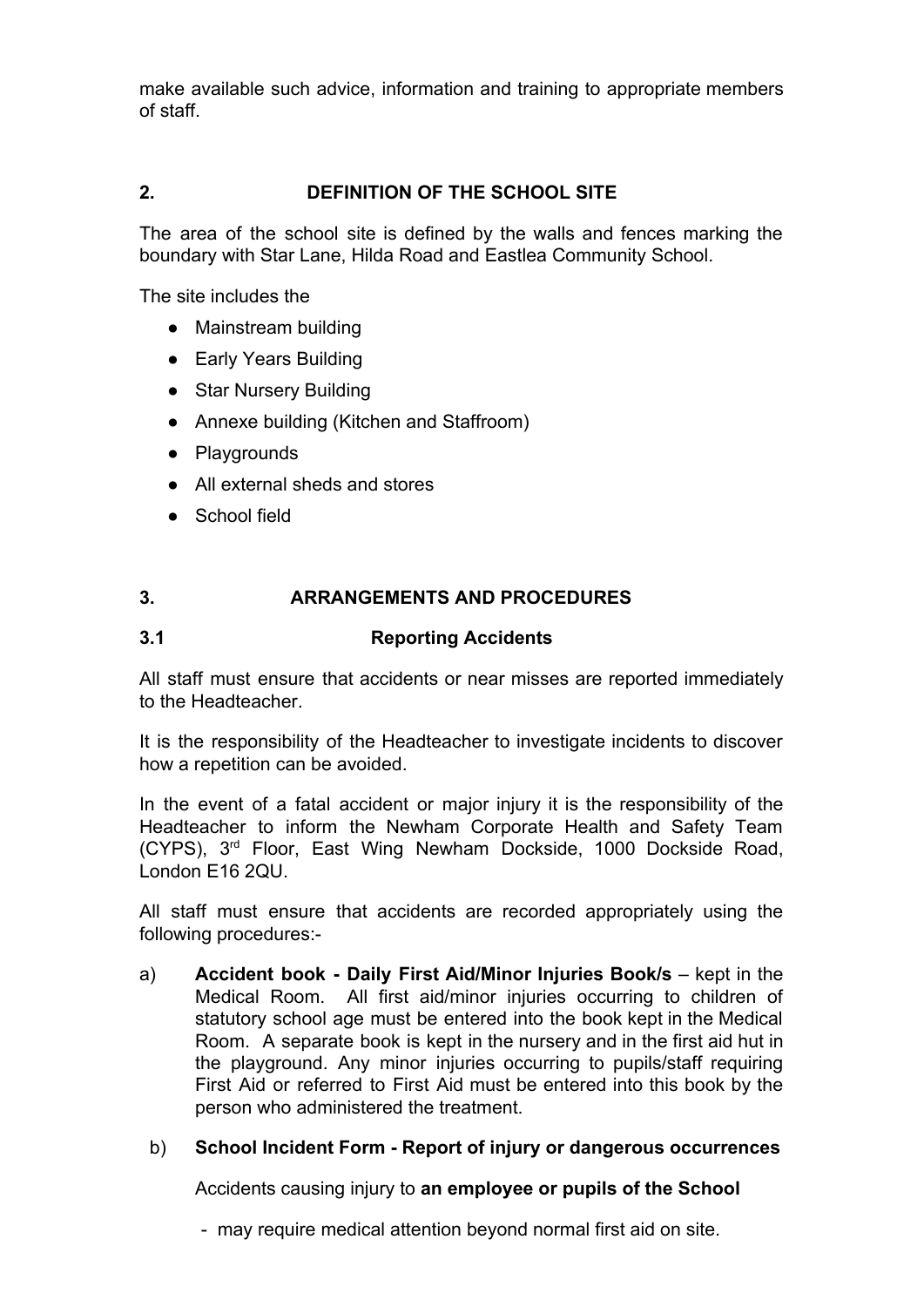- has been caused by, or contributed to, a fault on site (e.g. hole in the playground, broken furniture etc.) (Further guidance may be obtained from the London Borough of Newham Policy (RIDDOR 95)).

**A School Incident form must be completed by the appointed officer (injured person's line manager) and must not be completed by the injured person in any circumstance. The Head Teacher will read and sign, which they send to the Central Health & Safety Unit. A copy must be retained in school. Findings of the investigation must be recorded on the School Incident form. (Online RIDDOR)**

### **4. First Aid**

It is the duty of all staff to care for others, especially pupils, to the best of their capability.

In an emergency, First Aid support and advice can be obtained from staff who have received training.

**Staff trained as follows:-**

**Paediatric** 37 Members of staff

**First Aid at Work** 2 Members of staff

**Team Teach** 2 Members of staff

First Aid supplies are available in the following places:

- a) **Minor First Aid Box** is kept in the **Medical Room**, **Nursery and First Aid Hut** by the first aid trainer, who is responsible for checking and replenishing the contents when used. Minor first Aid bag is taken out at lunch times for any minor first aid requirements.
- b) **Small Portable First Aid Bags** are available for use on **Educational Visits** from the Medical Room. Teachers needing these bags should inform the First Aider at least 2 days before the visit is to take place.

# **4.1 Medication in School**

Parents are advised to, whenever possible to make arrangements for children to take medicines at home rather than in school. Where necessary the parent or nominated adult can come into school and administer the medication except for ones who are covered by a care plan eg. Asthma pump, epipen.

All medicines must be securely stored in the Medical Room. Medicines in school are usually self-administered under the supervision of an adult. Any variation of these arrangements must be discussed with the Head Teacher.

A record of administrations for medicines is made in the Accident book.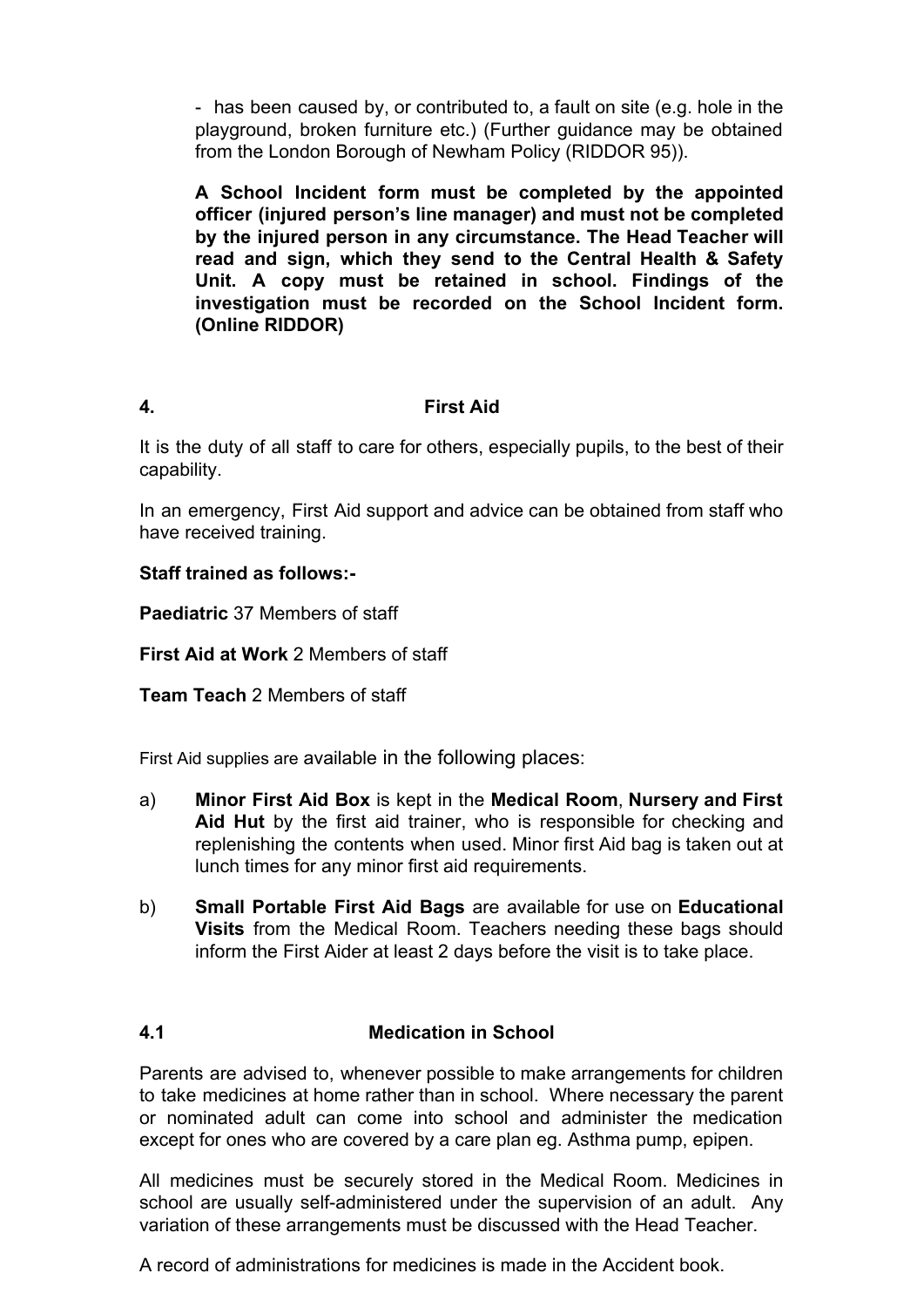# **4.2 Pupil Information**

Emergency contact information is kept for each pupil in class order in the School office filing cabinets and on the computers in the office. School administrator is responsible for collating this information and ensuring that it is kept up to date weekly in a folder in the front office. The SENCO is also responsible for providing the class teachers with information on pupils in regard to specific medical conditions by placing a relevant notes and care plans in the class SEN folder/Google Drive.

# 4.3 **Contacting Parents**

The SLT team will be informed if a parent/carer needs to be contacted immediately if:

- The child is unwell or upset and unable to continue with the normal activities of the school day.
- Requires further medical attention beyond simple first aid administered in school

### **The school office must inform the class teacher when a child is sent home.**

If a child is injured or ill during the day, yet able to continue in school, the class teacher should inform the parent or carer collecting the child at the end of the day.

**In the case of any child receiving a blow to the head,** yet able to continue in school, the school office or teacher must inform the parent/carer of the injury. A note giving brief details of the injury and advice about the possibility of serious symptoms showing some hours after the event. If the child normally goes home on their own the school office or teacher must seek to contact a responsible adult and inform them.

#### **4.4 Fire Safety**

**Fire alarm points and extinguishers are located throughout the building at or near the entrance/exit of each area.**

**All staff should note the position of alarm points and fire fighting equipment in the areas in which they normally work.**

**Each room has a Fire Notice beside the door. This notice details the nearest evacuation route. All staff should note the instructions given in regard to the areas in which they work.**

The evacuation procedure will be practised at regular intervals during the school year and reported at staff meetings, briefings and meetings. All procedures are available to all staff via the Google Drive.

The Fire Alarm system is tested each week by the site supervisor, who will also regularly check other fire fighting equipment and will record in the fire book by the fire alarm system. All Fire Alarm equipment and Fire Fighting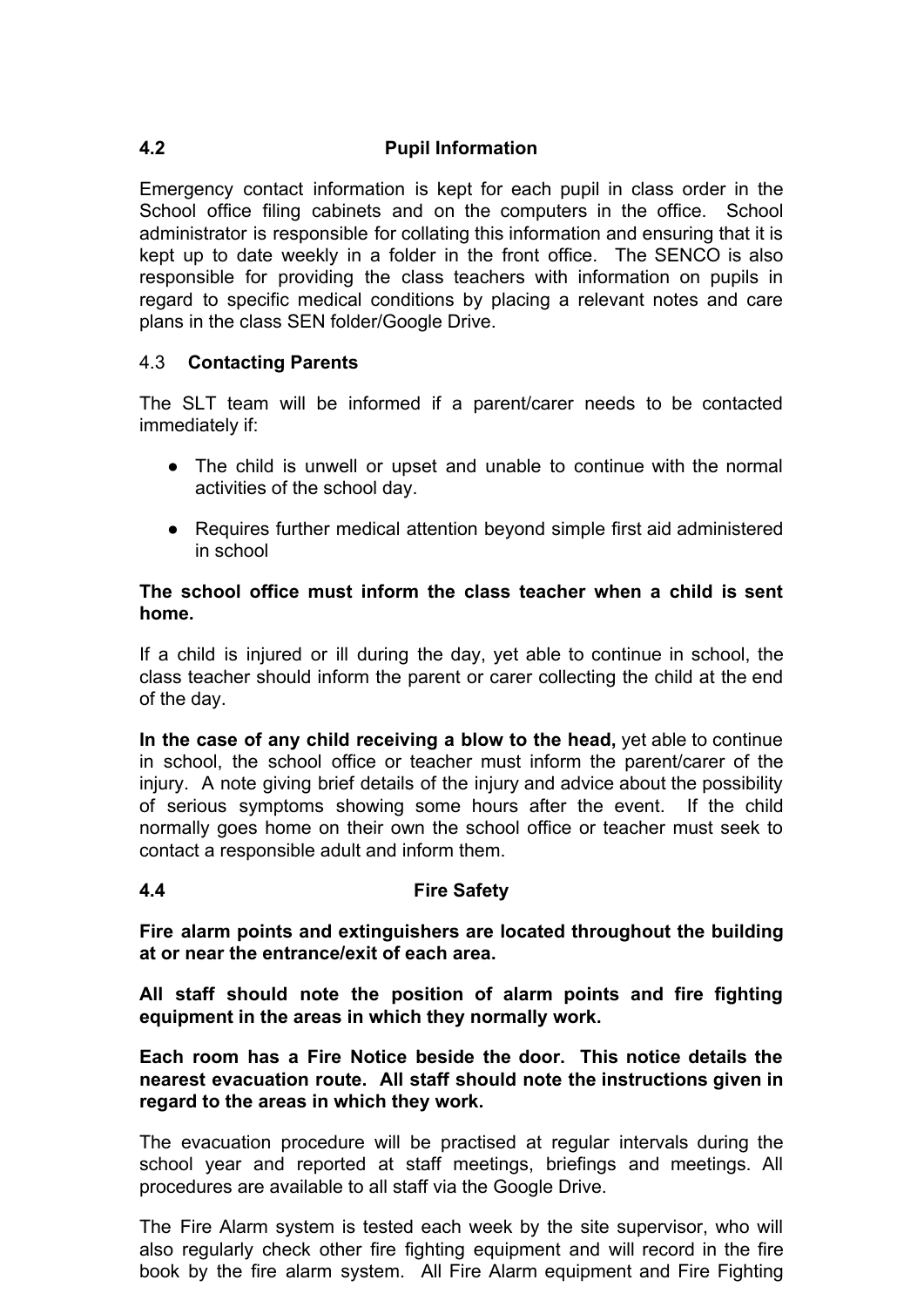equipment is fully inspected annually by the borough contractor. Any defects must be reported to the Headteacher immediately.

#### **All staff must ensure that doors and corridors are not obstructed and that fire doors are kept closed when not in use.**

#### **Class teachers must ensure that the view into and out of the classroom is not blocked by displays on classroom doors or windows.**

A log book of incidents relating to the Fire Alarm system is kept near the alarm panel. The Site Supervisor is responsible for ensuring that entries are kept up to date.

# **4.5 Emergency Evacuation**

In the event of a need to evacuate the school in any emergency the alarm will be raised by the headteacher or senior leader by activating the fire alarm. Upon hearing the alarm all activities will immediately cease. Staff will ensure that all children will line up in an orderly manner and leave the building by the nearest available exit. All children and staff must assemble in the designated assembly area. Office staff will bring the registers out to the designated area to give to the teacher. Teachers must ensure that pupils line up quietly and that class registers are used to check that all are present. Once teachers have taken the register they will hold the register above their heads to state it is completed and all children are accounted for. The registers will be collected by 2 senior staff (usually the Head Teacher and the Deputy Head Teacher)

In the event of an emergency evacuation at lunch time the lunchtime supervisors will blow the whistle for the children to stop and line up. The office staff will bring the registers out to the designated area. The Fire Marshalls must check the toilets and each floor to ensure all children and staff have been evacuated.

It will be the responsibility of all staff on site to ensure that:

- All pupils and visitors on site assemble in the designated area.
- Assist with the checking of names against the registers.

On hearing the alarm in the annexe building staff must follow the same procedure.

#### 4.6 **Maintenance of Buildings and Equipment**

Staff must carry out a simple visual check before using equipment or letting pupils use equipment. Likewise all staff should routinely carry out a simple visual check of the furniture and fixtures in their work areas for possible defects which may cause injury.

The stability and safety of P.E. apparatus must be checked by the teacher in charge before children start an activity.

The site supervisor must routinely inspect all outside areas of the school, including fences, walls and gates, for defects and hazards.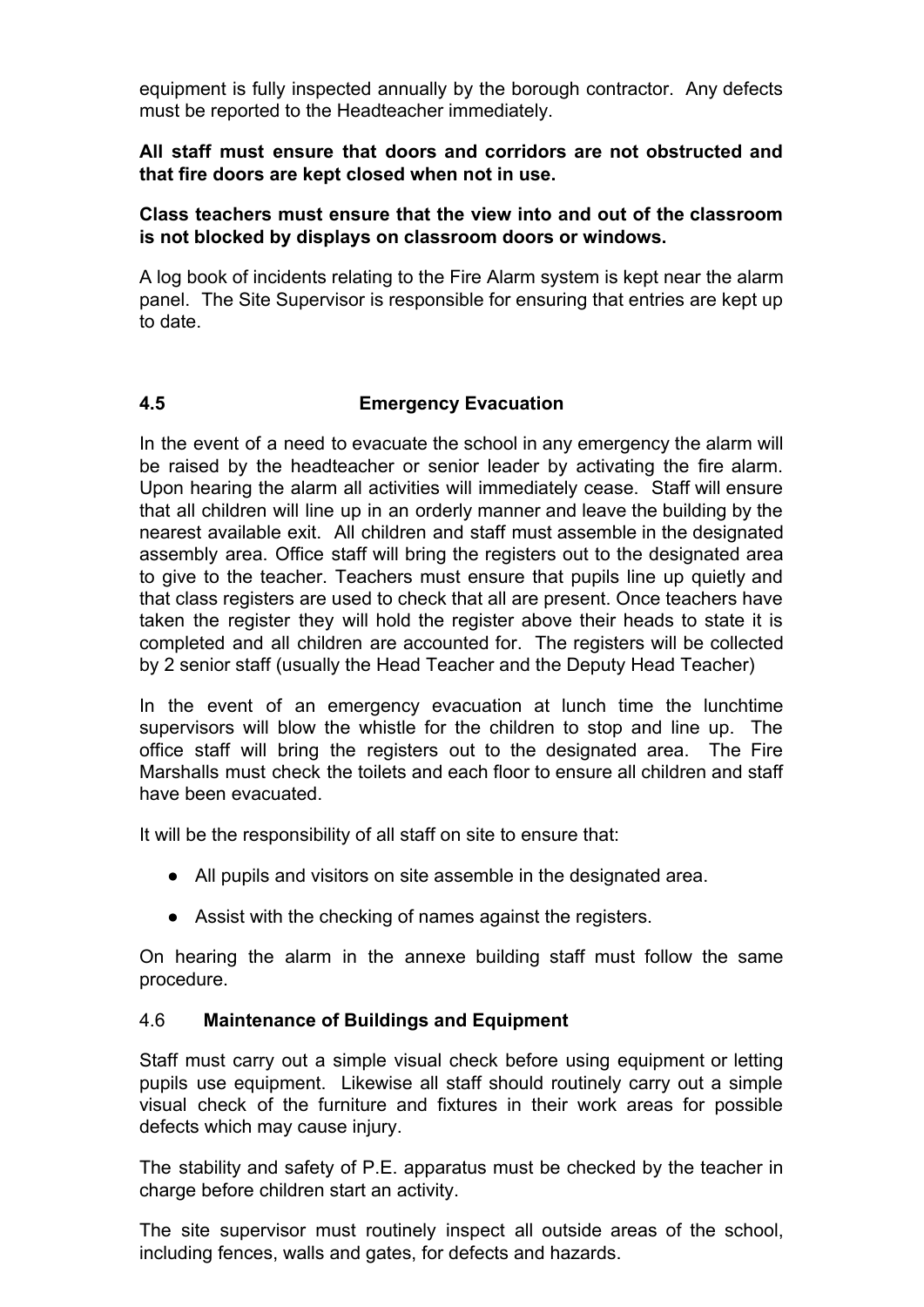Any defect to the building, site, furniture or equipment must be reported to the School Office as quickly as possible and any defect which presents an immediate hazard must also be reported immediately to the Headteacher and Finance & Premises Manager. The Finance & Premises manager must ensure that any hazard is clearly marked as unsafe and cordoned off. Details of the defect should be added to the "Health & Safety and Premises Workbook" via Google Forms. Jobs added to the Health and Safety Defects Workbook via Google Forms, will be managed by the Finance & Premises Manager daily. The Site Supervisor must ensure repairs are carried out within 7 days except in an emergency which should be done on the same day. The Finance & Premises Manager and Site Supervisor in consultation with the Headteacher, is responsible for ensuring the completion of repairs to the building, site and equipment.

Some equipment is inspected annually by a specialist contractor. This includes:

- P.E. apparatus
- Portable Electric Appliances
- Gas Boilers and Heaters
- Fire Alarm System
- Fire Fighting Equipment
- Water Safety

Damaged or faulty equipment must be clearly labelled and, wherever possible, removed from classrooms and work areas to await repair.

# 4.7 **Safety in the Classroom**

All teaching staff must regularly review the arrangements within their classrooms with regard to the safety of pupils. Teachers must consider:

- The proper supervision of the children in their care.
- Equipment: Teachers should establish clear guidelines with their pupils for the use of all equipment which may present a hazard e.g. scissors, compasses, tools etc.
- Storage: Teachers should ensure that equipment and materials are safely stored. Materials/equipment to which pupils are to have ready access to should be clearly labelled and easily accessible. Coats and bags should be hung on hooks provided so as not to present a trip hazard.
- Behaviour: When discussing the behaviour of pupils considerations of personal safety and the safety of others must be paramount.

Advice in regard to specific curriculum activities is available for the relevant subject co-ordinators.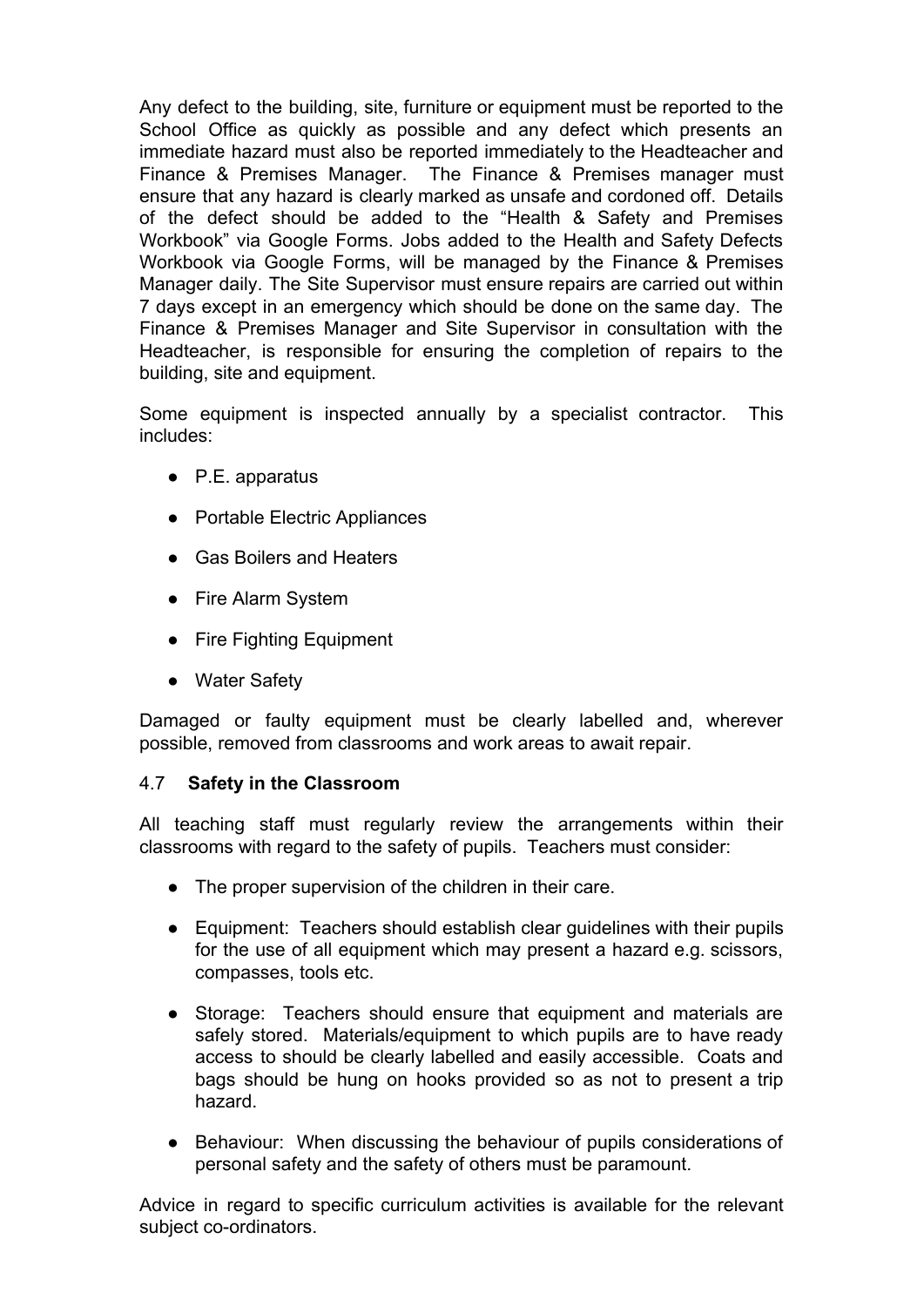### 4.8 **Personal Safety of Pupils**

**Safety Education** is an important element of the curriculum and forms part of the school programme for Personal and Social Education.

**Child Protection**. All staff must act on any suspicion that a child may have been, or may be in danger of harm, abuse or neglect. In the event of any concern the member of staff must inform the Child Safeguarding Officer or The Head Teacher of the evidence/incident. The member of staff should make a written record of the evidence/incident on a Record of Concern form on Safeguard as soon as after the incident as is practical.

The Child Safeguarding Officer will follow the procedures as set out in the Newham Child Protection Committee Procedures.

Staff are alert to all signs of child abuse, when a child has sustained or is at risk of:

- Non-accidental injury
- Explained or repeated injury
- Sexual abuse
- Parental neglect including emotional neglect

Signs that may be observed include:

- Changes in mood or behaviour
- Attention seeking behaviour
- Scavenging
- Inappropriate relationships
- Persistent tiredness, sleepiness or running away
- Nervousness
- Child wetting or soiling themselves.
- Compulsive stealing

When teachers see signs that cause them concern they should inform the Child Safeguarding Officer or Head Teacher in their absence.

Child Protection procedures are kept in the school's handbook. These are available to all staff on the Google Drive or as a physical pack if required, issued at the start of the academic year to ALL members of staff.

**Physical Restraint of Pupils**. The physical restraint of pupils must be avoided whenever possible. Any incident in which a member of staff has occasion to physically restrain a child must be reported to the Headteacher as soon as is practical. All such incidents must be detailed in individual children behavioural log for that purpose. All teaching and care staff are supplied with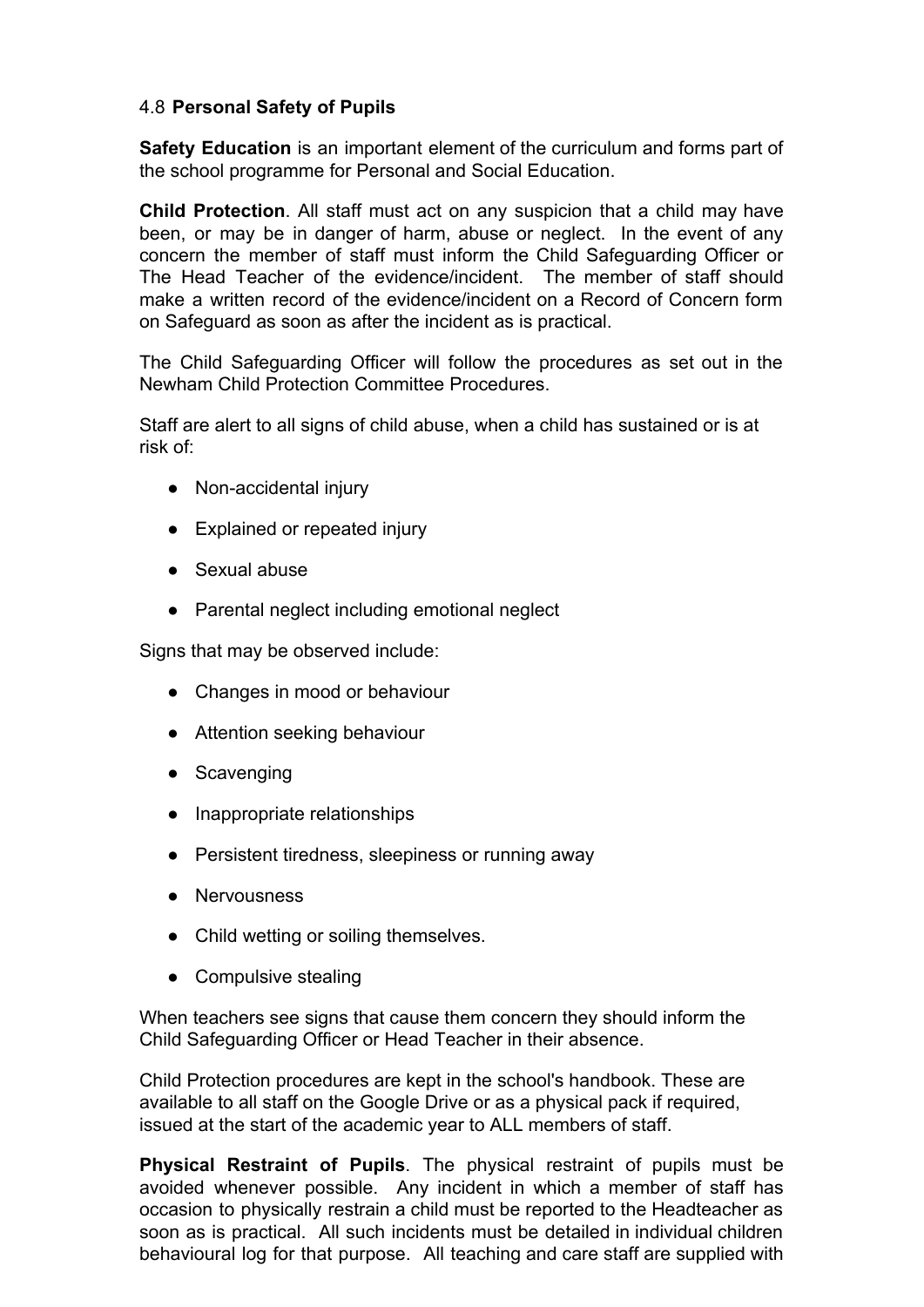a copy of London Borough Newham guidance on Using Physical Intervention in Schools (Policy No. SP080).

# **Training in Team Teach (Restraint)**

2 members of staff.

# 4.9**Playground Safety**

In icy conditions of ice and snow the Site Supervisor must ensure that adequate safe pathways are provided for people to cross the outside hard areas in conjunction with the school Risk Assessment. In very cold weather the Site Supervisor must inspect the playground to ensure that any isolated ice patches are made safe. Teachers on playground duty in very cold weather must check the playground for any unsafe ice patches and inform the Site Supervisor immediately.

Staff supervising children at play must ensure that they can observe all the children in the area. In the event of any one supervisor being fully engaged in another activity he/she must inform other supervising colleagues.

All staff must take responsibility to ensure that gates to the playground remain closed and children do not leave the site during school sessions.

Any individuals entering the site should be directed to the School Office. Any individuals acting in a suspicious or unusual manner outside the school site must be reported to the Head or Deputy Headteacher.

# **4.10 School Visits and Journeys**

All teachers planning any school trip or journey must:

- Consult with the Headteacher in regard to the timing, arrangements, activities and level of adult/children supervision. Must complete Educational Visit Approval form via Evolve.
- If the visit is to an unfamiliar site, make a preliminary visit and assess the risks and requirements.

The Newham guidance is available in the Educational Visit Coordinator File for further guidance.

The teacher in charge of the visit must ensure the Head Teacher receives the completed "Risk Assessment School Visit" via Evolve, a minimum of 2 weeks before the visit.

A letter giving guidance to parent helpers is also available.

First Aid kits are available in the medical room.

High visibility jackets should be worn by all pupils on all visits.

# **4.11 Use of the School Grounds or Visits to Fields/Farms/Forests**

Staff working with pupils must ensure that children are given clear instructions on how to handle tools/equipment safely. Teachers must consider the safety implications of collecting and handling plants and creatures. Disposable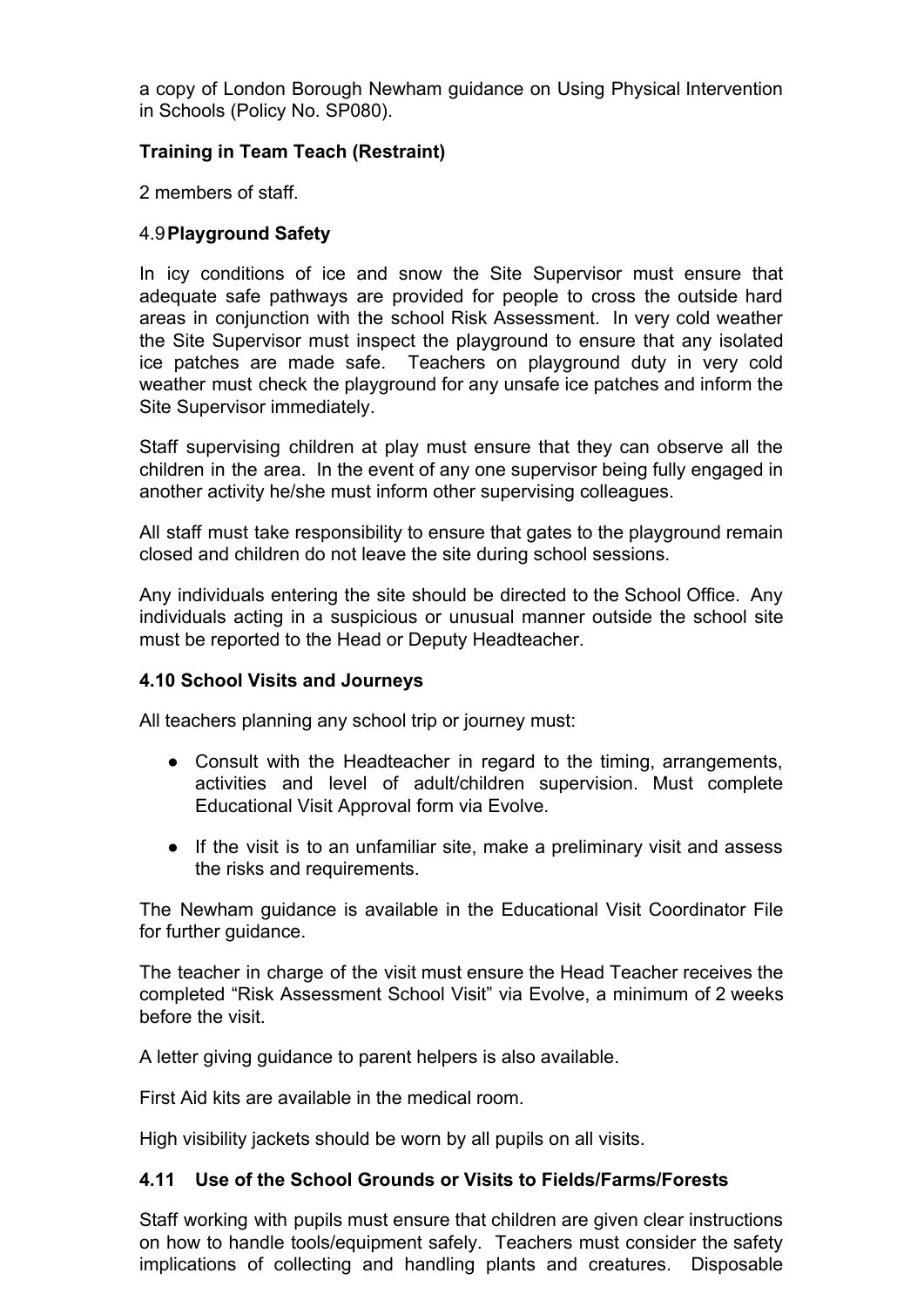plastic gloves are available and should be used when handling items which may irritate the skin.

Teachers must check that pupils do not have open cuts or wounds to their hands before they handle water or products from ponds. Cuts must be covered with a waterproof plaster or plastic gloves used. Teachers must ensure that pupils wash their hands thoroughly after finishing.

#### **4.12 Use of Private Cars to Transport Pupils**

Members of staff must ensure that before they take pupils in their cars on any school business, e.g. sports activities, they are properly insured to do this and have correct booster seats.

#### **4.13 Storage, Use and Control of Hazardous Substances**

Any person bringing hazardous substances onto the school site must gain permission from the Health & Safety Team.

All hazardous substances must be securely stored. The arrangements for the storage of such materials will be inspected by a trained COSH adult.

Staff intending to handle and/or use hazardous substances must consult with the Heath & Safety Team to clarify procedures for safe working practice.

#### **4.14 Hazardous Spillage and/or Breakage**

(Chemicals/body fluids/glass/crockery etc.)

Incidents causing such a hazard must be reported to the School Office immediately so that the appropriate adult can deal with the incident.

Staff must ensure that pupils and others are kept away from the area of spillage/breakage. Staff must take due care when dealing with spillage/breakage and not put themselves at risk.

Glass should not be handled directly. Staff should use disposable gloves when clearing up body fluids.

#### **4.15 Cleaning**

#### **Internal**

The cleaning staff work under the supervision of the site supervisor and the Finance & Premises Manager whom any defects should be reported.

It is important to note that if you are working in school after 4:00 pm certain areas of the floor may be wet. Staff should take extra care at these times. "Caution – Wet Floor" signs will be used to notify major areas that are wet.

The lower hall and serving area is cleaned after the children have finished eating at lunch time by School Meals Staff. All staff must take additional care between lunchtime periods when using these areas.

#### **External**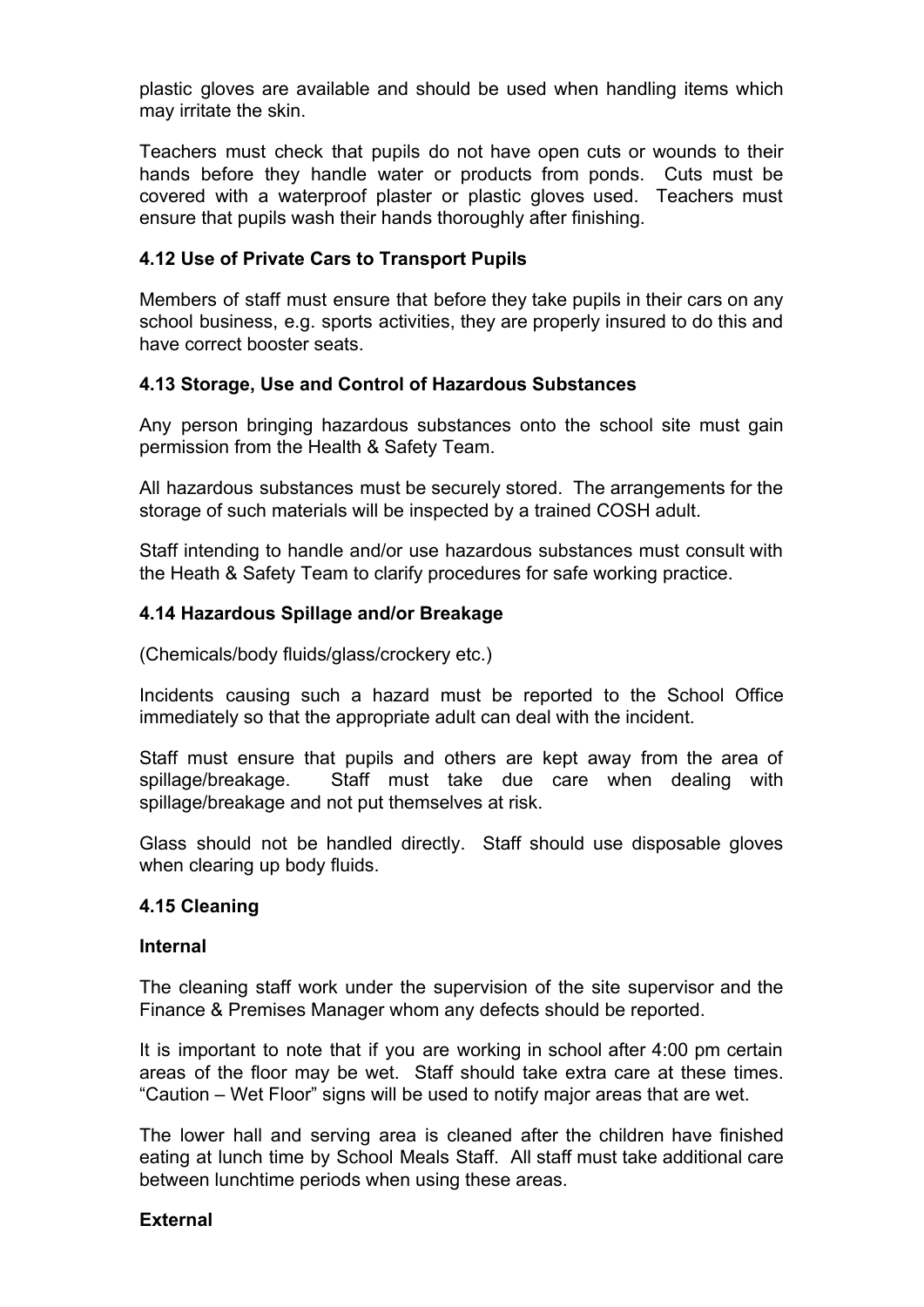The external areas of the school are cleaned by the Site Supervisor. Litter is cleared and litter bins emptied each day. A section of each playground is swept each day.

Drains and gullies should be inspected and cleared each half term by the Site Supervisor.

# **4.16 Contractors on Site**

Minor works and repairs. All contractors working on site must report to the school office. The Headteacher and Site Supervisor, The Finance & Premises Manager must be made aware that work is to start. The Site Supervisor, The Finance & Premises Manager r must check that the timing and nature of the work will not endanger the safety of pupils, visitors and staff.

Major works: Prior to any major works commencing on site the Headteacher/Site Supervisor and Premises & Projects Manager will hold a site meeting with the contractors.

Asbestos is checked as and when required and a report is written. All contractors must sign the Asbestos Management plan held in the office before any work commences.

# **4.17 Vehicle Movement**

No vehicles are allowed into the playground areas of the school site during school sessions without the prior permission of the Site Supervisor, Premises Manager or the Head/Deputy/Assistant Head Teacher.

In the event of vehicles needing to move around the site during school time the staff working with pupils must take every precaution to ensure that pupils and others are moved away from the area of working.

# **4.18 Visitors to the School**

All visitors, contractors and volunteer helpers will be required to:

- Report to the school office on arrival and to show Identification
- Sign in and out via the school's InVentry electronic system.
- Must wear visitors' badge and return it when they leave
- Be made aware of emergency evacuation and health and safety regulations (on visitors badge)
- Contractor about to start work will have access to asbestos management plan

# **4.19 Work Experience Students and Volunteers**

All students will be informed by the Work Experience Coordinator as to who is in charge of them whilst they are on site. This will normally be the member of staff whose classroom they are working in. If the student is working in more than one class, then it will be the senior of the members of staff. In the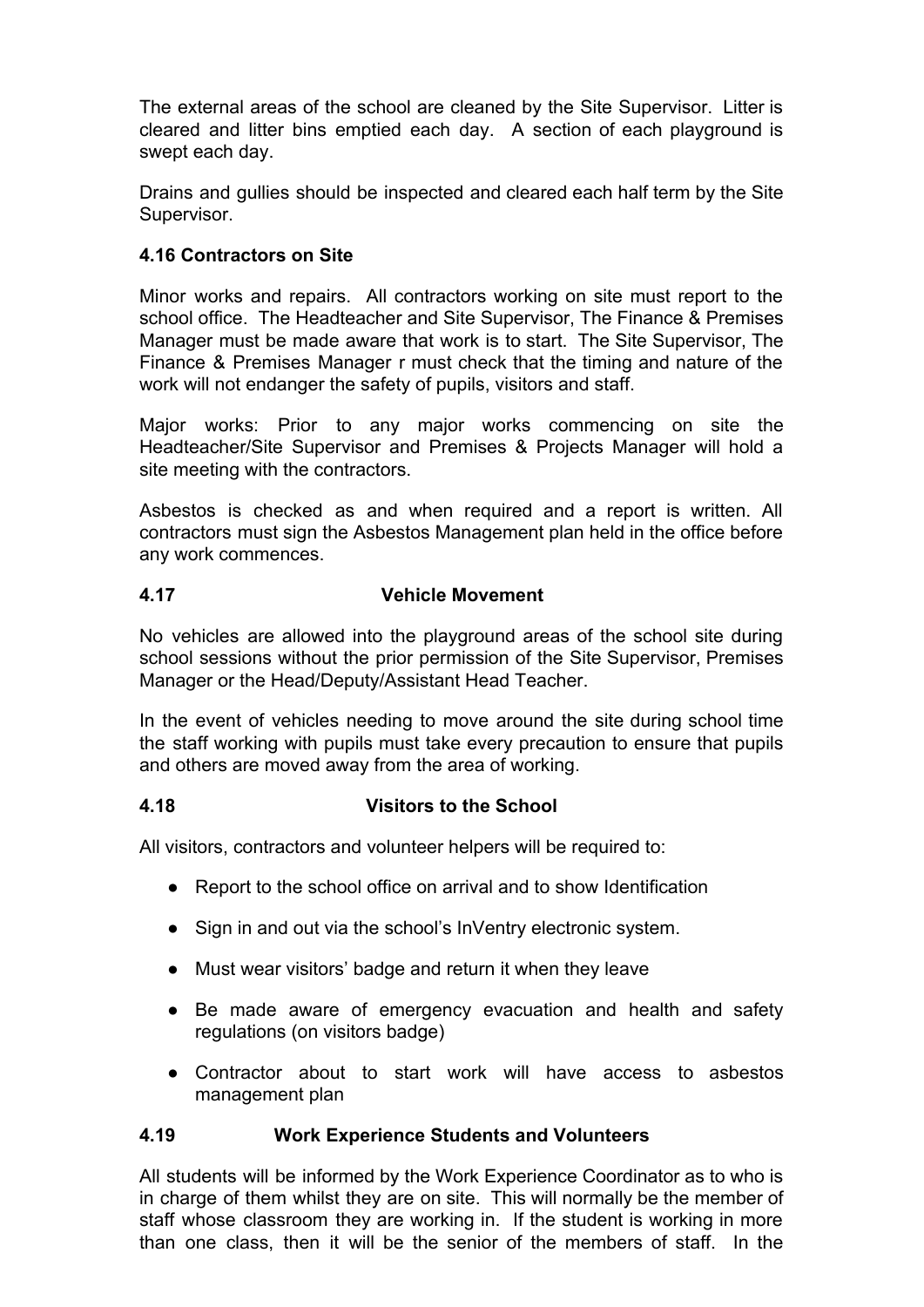absence of that person the student(s) will refer to the Work Experience Coordinator.

# **4.20 Lettings - N/A at present**

The Site Supervisor must inform the hirer of:

- The procedure in the event of a fire or need to evacuate the building in an emergency
- Available exits.

The Site Supervisor must ensure that an adequate number of exits are unlocked to enable safe evacuation of the building. Persons attending any function are restricted to the areas of the school hired and do not gain access to other parts of the building.

# **4.21 Personal Safety of Staff**

All employees should be aware of the London Borough Newham Policy for personal safety.

Any employee who is threatened or assaulted physically, verbally, or in any other way (including those relating to race, ethnic origin, sex religious belief or disabilities) must report the incident to the Headteacher and the police immediately.

In situations where an employee feels their personal safety is at SERIOUS and IMMINENT risk they should contact the Headteacher and the police immediately.

Incidents of aggression/verbal abuse must be reported to the Head Teacher. A written recount will be sent to the Newham Central Health & Safety Unit, School Management Education Department, 3<sup>rd</sup> Floor, East Wing Newham Dockside, 1000 Dockside Road, London E16 2QU.

# **4.22 Consultation with Staff**

A copy of this document will be made available to all members of the school staff.

Any alterations made to the document will be notified to all staff for inclusion in the document.

Major changes to procedures affecting the work of individuals or a specific group of staff will be discussed with those concerned prior to implementation.

A review of Health & Safety procedures will be discussed at least once each term within the teacher/support staff meetings and with the Site Supervisor meetings held with the Premises and Projects Manager.

# **4.23 Safety Training and Resources**

Appropriate training for all staff in matters related to Health and Safety will be a high priority within the staff development training programme.